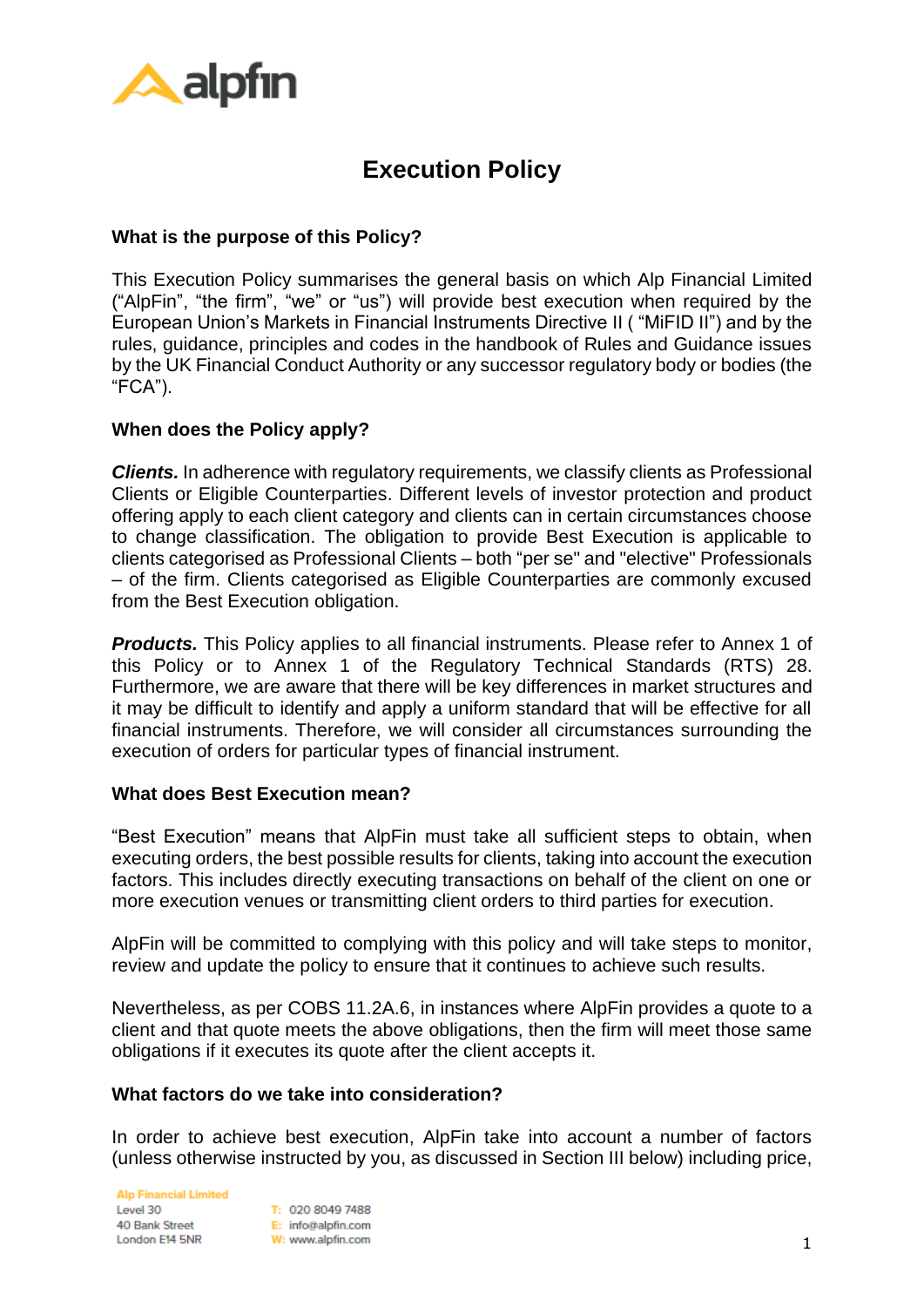

costs, speed, likelihood of execution and settlement, size, nature, type and characteristics of financial instrument, characteristics of the possible execution venues and any other consideration relevant to the execution of the order.

While total consideration (price and costs) are generally key factors, the overall value to you of a particular transaction may be affected by the other factors listed above. We may conclude that factors other than price and costs are more important in achieving the best possible result for you. The relative importance of each of the factors will differ depending on:

- your categorisation;
- any special objectives you may have in relation to the execution of the order;
- the characteristics of your order;
- the characteristics of the financial instruments to which your order relates; and
- the characteristics of the venues to which your order may be directed.

We are required to provide an account of the relative importance of the execution factors, with reference to the relevant criteria (see above) and the process by which the firm determines the relative importance of those factors.

#### **What happens if you give us specific instructions on how to execute your order?**

Where we have accepted your instructions with respect to the execution of your order, whether or not we have given you advice on any aspect of it, we will follow those instruction to the extent it is possible for us to do so.

The Policy will not apply where we accept and follow your specific instructions when executing an order or a specific part of an order, although the Policy may apply to other aspects of the order to the extent that they are not covered by your instructions. For example:

Where you instruct us to execute an order for you at a particular price (for example, a subscription to subscribe for units in a structured product or in other securities at a specific price) we will execute the order as a specific price we have quoted to you. Where you instruct us to execute your order on a particular venue, we will not be responsible for selecting the venue. Where you instruct us to execute your order at a particular time or over a particular period, regardless of the price available, we will endeavour to execute your order at that time or over that period in the best possible manner but will not be responsible for the timing or any of the consequences for price or other factors that results from the timing of execution.

#### **Which trading venues will we use?**

For the purposes of MiFID II, a "venue" includes an exchange, a multilateral trading facility and a broker. Unless we agree with you otherwise, we will use a selection of venues that will be reviewed periodically.

Where your order is executed through third-party brokers, we will review periodically the brokers that we use, taking into account the factors we describe below for determining the entities with which the orders are placed or to which we transmit orders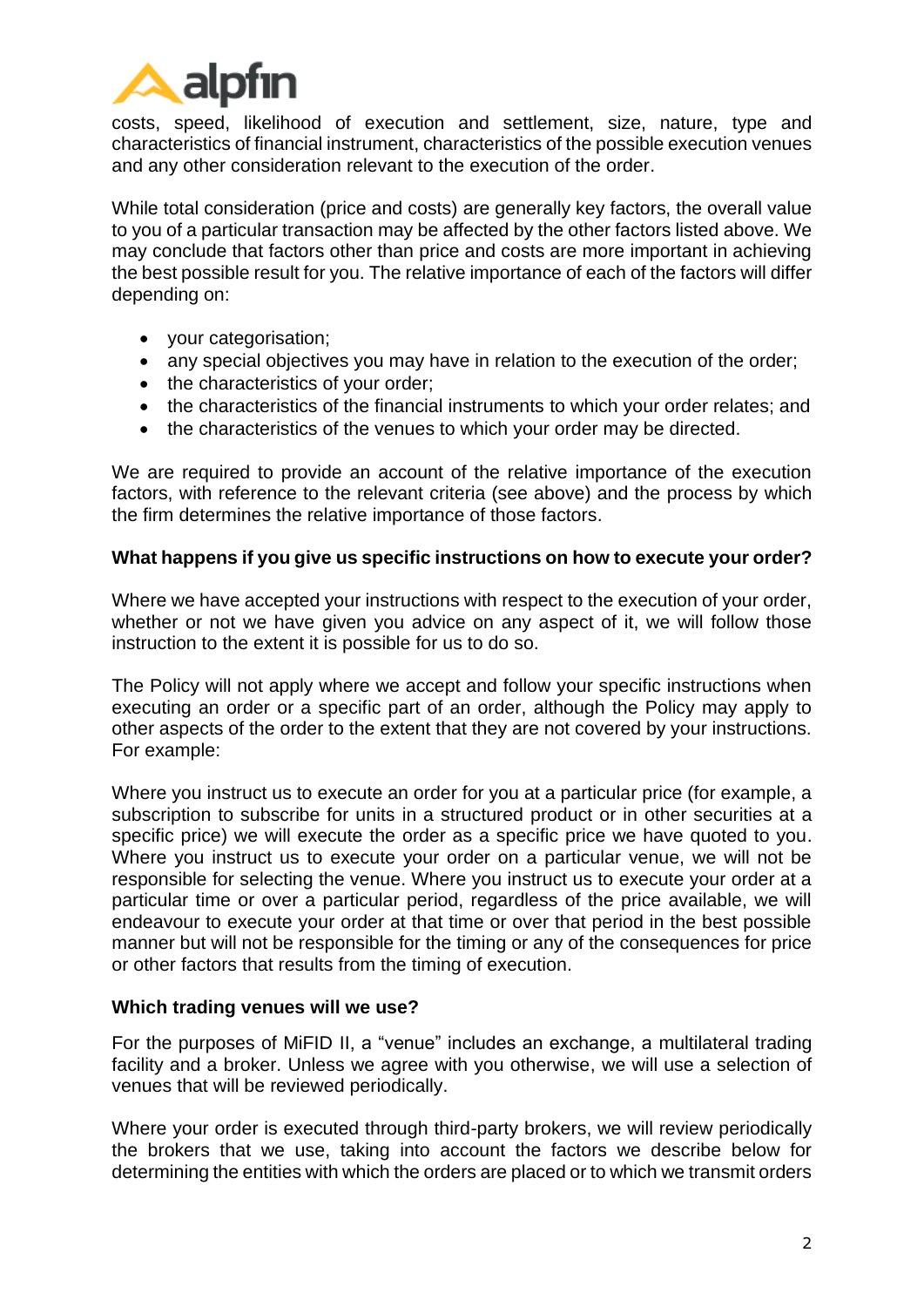

for execution in order to ensure that the broker or brokers that we use are providing best execution taking into account all orders executed during the review period.

Where it appears in a particular case that better execution is available from a broker that we do not ordinarily use, we may use such other broker on a case-by-case basis.

# **When and how will we be publishing information on execution quality?**

We update the Policy periodically as and when appropriate. In accordance with COBS 11.2A.39 and Article 3(2) of RTS 28, AlpFin report and publish the trading venues used on an annual basis. The reports will be made available either on the company website or via the company email. If you would like to receive a copy of the most recent Policy, please contact [info@alpfin.com.](mailto:info@alpfin.com)